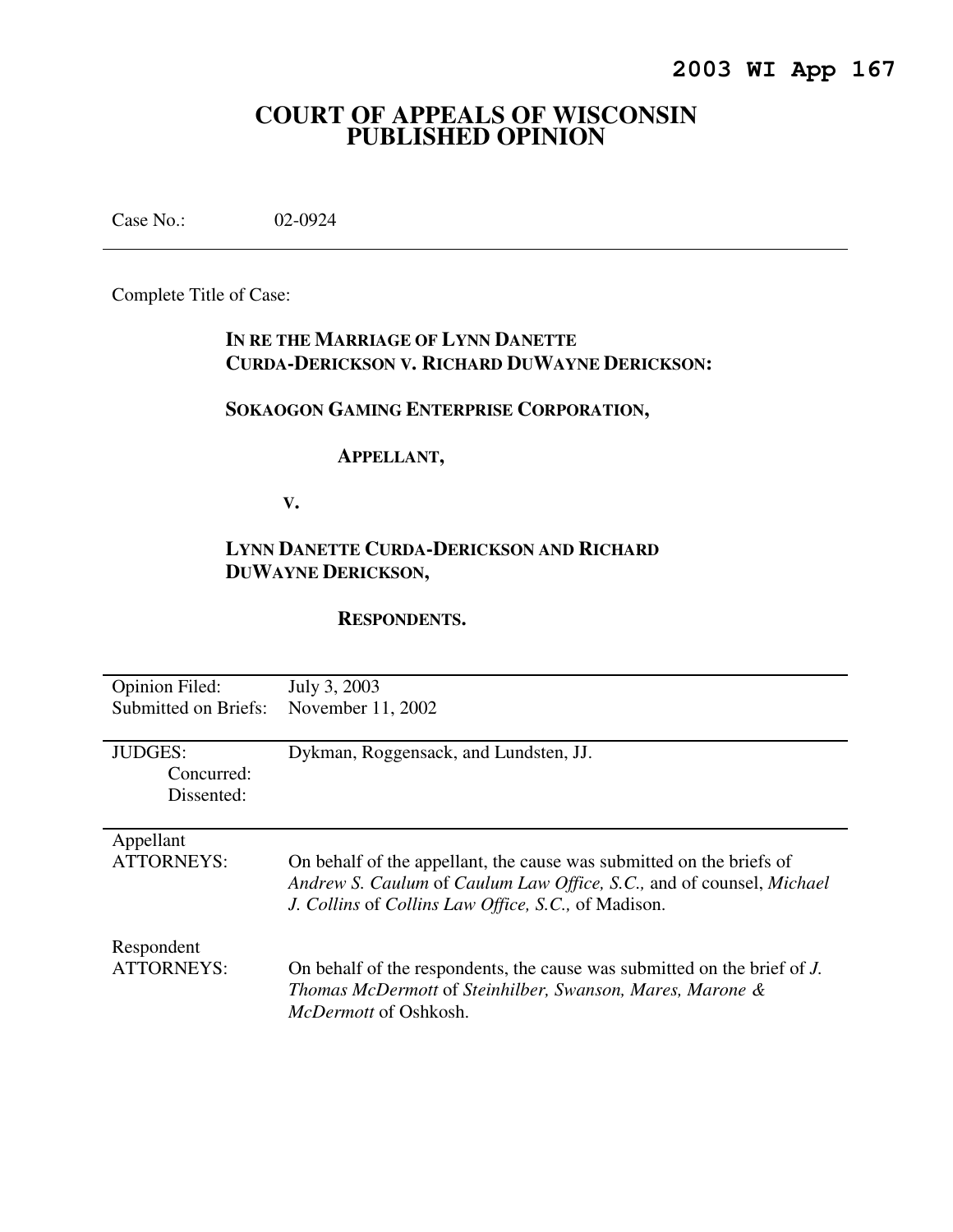# **2003 WI App 167**

## **COURT OF APPEALS DECISION DATED AND FILED**

## **July 3, 2003**

**Cornelia G. Clark Clerk of Court of Appeals**

# **Appeal No. 02-0924 Cir. Ct. No. 00-FA-305**

### **NOTICE**

 **This opinion is subject to further editing. If published, the official version will appear in the bound volume of the Official Reports.** 

**A party may file with the Supreme Court a petition to review an adverse decision by the Court of Appeals.** *See* **WIS. STAT. § 808.10 and RULE 809.62.** 

## **STATE OF WISCONSIN IN COURT OF APPEALS**

## **IN RE THE MARRIAGE OF LYNN DANETTE CURDA-DERICKSON V. RICHARD DUWAYNE DERICKSON:**

### **SOKAOGON GAMING ENTERPRISE CORPORATION,**

 **APPELLANT,** 

 **V.** 

**LYNN DANETTE CURDA-DERICKSON AND RICHARD DUWAYNE DERICKSON,** 

 **RESPONDENTS.** 

APPEAL from a judgment of the circuit court for Waupaca County:

PHILIP M. KIRK, Judge. *Affirmed*.

Before Dykman, Roggensack and Lundsten, JJ.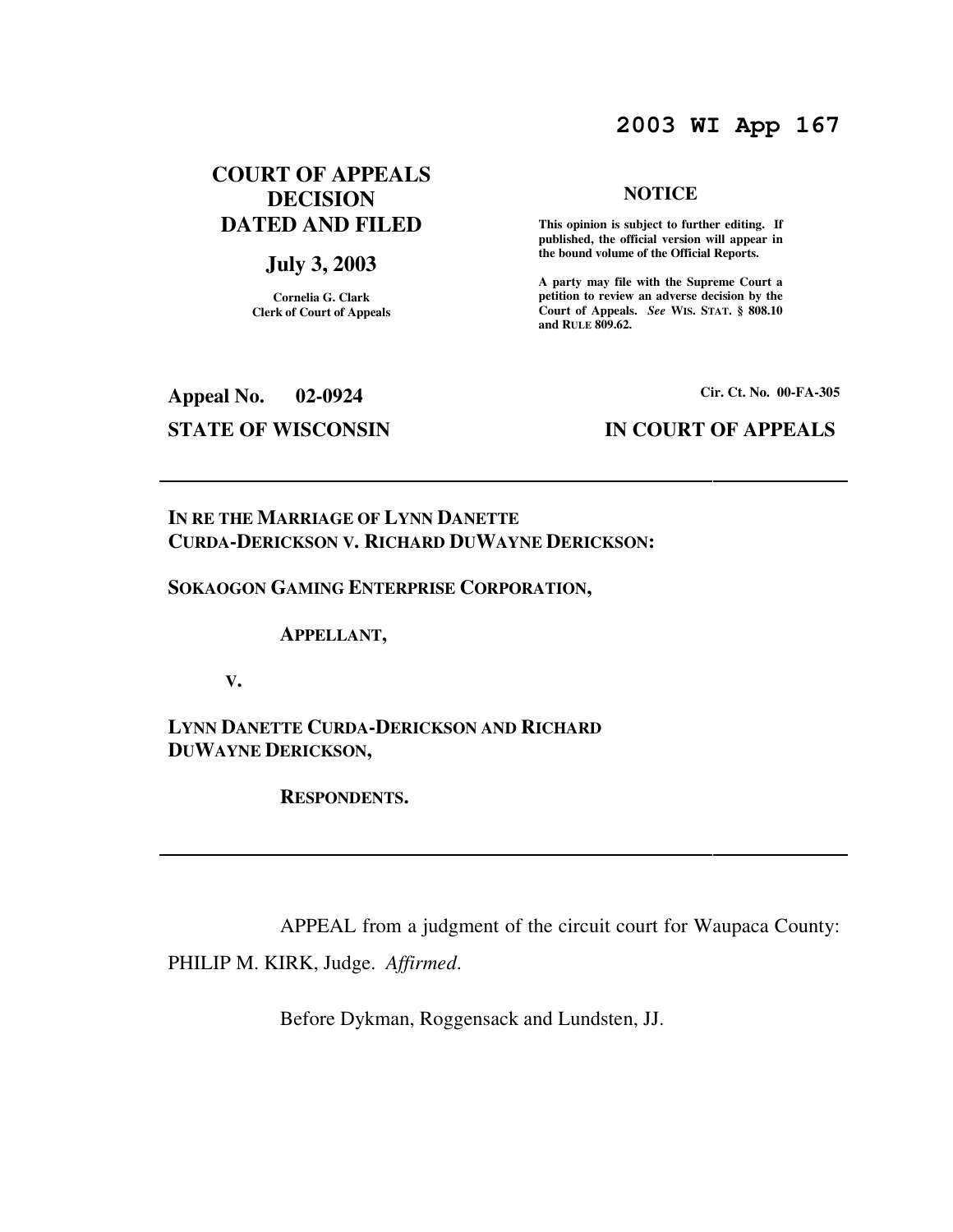¶1 ROGGENSACK, J. The Sokaogon Gaming Enterprise Corporation appeals the circuit court's judgment concluding that a restitution order imposed as part of Richard Derickson's criminal conviction for embezzlement during his marriage to Lynn Curda-Derickson is not a marital debt. Because the restitution order was the result of conduct that constituted the tort of conversion, which tort was committed by only one spouse, we affirm the circuit court's conclusion that the restitution order is Richard's sole obligation pursuant to WIS. STAT.  $§ 766.55(2)(cm) (2001-02).$ <sup>1</sup>

## **BACKGROUND**

¶2 Lynn Curda and Richard Derickson were married on February 20, 1988. In 1994, Richard was appointed the tribal planner for the Sokaogon Chippewa Community, a federally recognized American Indian nation. Between October 1995 and July 1997, Richard embezzled more than \$370,000 from the Sokaogon Gaming Enterprise Corporation (Sokaogon), a tribally chartered and wholly-owned subsidiary of the Chippewa, by causing checks to be issued in payment of false billing invoices. In January 1998, Richard and Lynn were indicted in federal district court on five counts of conspiracy to commit theft, fraud, interstate transportation of stolen funds and money laundering.

¶3 In May 1998, Richard entered into a plea agreement. He pled guilty to one count of conspiracy to defraud an Indian gaming establishment, contrary to 18 U.S.C. §§ 371 and 1167(b), and one count of money laundering, contrary to 18 U.S.C. § 1956. Richard also agreed to make restitution to the Sokaogon in the amount of \$370,796.34 and to forfeit any right, title and interest in real and

<sup>&</sup>lt;sup>1</sup> All further references to the Wisconsin Statutes are to the 2001-02 version unless otherwise noted.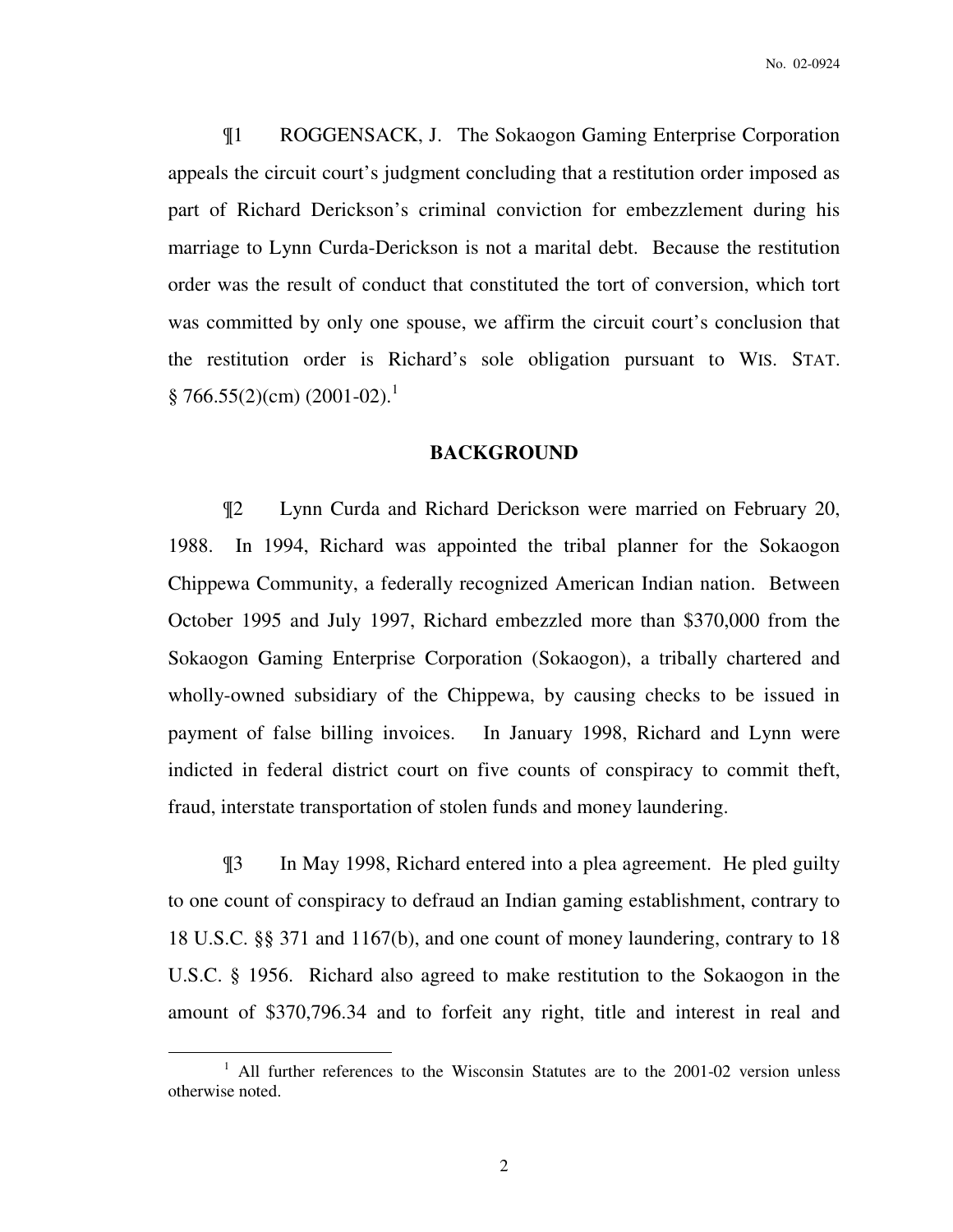No. 02-0924

personal property traceable to funds from the Sokaogon. In a letter dated May 21, 1998, Lynn also agreed to forfeit any right, title and interest in assets purchased with money from the Sokaogon, but excluding parcels of real property located: (1) at E3888 Valley Road, Iola, Wisconsin, (2) at E5777 East Hidde Road, Marion, Wisconsin and (3) in the Town of Mattesor.

¶4 On May 26, the district court accepted Richard's plea, and upon the government's motion, dismissed the indictment against Lynn. At the plea hearing, the government submitted a list of assets for forfeiture that were purchased with stolen funds, consisting mainly of farm machinery and cattle. On April 1, the district court entered judgment against Richard, sentenced him according to the plea agreement and issued a restitution order of \$370,796.34 to be paid to the Sokaogon. Additionally, the court ordered the turnover of the assets in Lynn and Richard's possession at the farm located on East Hidde Road, for liquidation in partial restitution to the Sokaogon.

¶5 In November 2000, Lynn commenced a divorce action. The Sokaogon moved to intervene as a third party claiming an interest in the real and personal marital property to be divided by the court.<sup>2</sup> Specifically, the Sokaogon requested that the court classify the criminal restitution order against Richard as a marital debt. The court granted the Sokaogon's motion to intervene and a bench trial was held on February 18, 2002.

¶6 At trial, Lynn testified that she works as an economic support worker for the Waupaca County Department of Health and Human Services. In June 2000, the East Hidde Road property was sold in foreclosure proceedings and

 $2$  The United States also intervened as a third party in the Derickson's divorce action but did not participate in the trial or this appeal.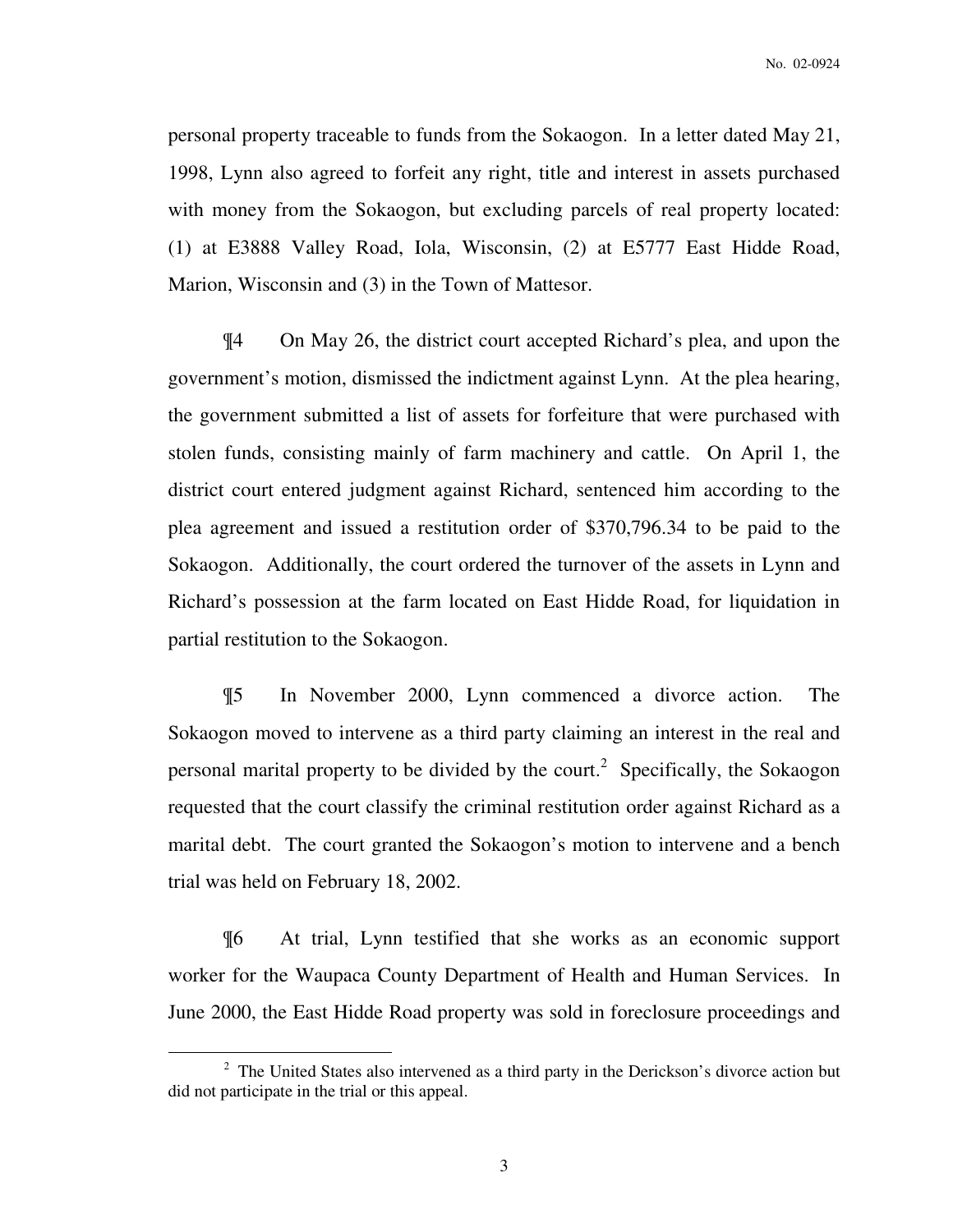Lynn moved to the Valley Road property. She further testified that she did not sell, give or take away any of the assets listed for liquidation and that some were still at the East Hidde Road property when she left.

¶7 Additionally, Lynn testified that in February 2001, Richard quitclaimed his interest in the Valley Road property to her, in anticipation of a property division between the parties. Richard and Lynn had purchased the property prior to their marriage and paid off the original mortgage on the property in 1990, before Richard started to work for the Sokaogon. The property is therefore not traceable to his theft. It is currently valued at approximately \$10,000 with a \$5000 mortgage. There are also several judgment liens against the property, including unpaid real estate taxes, \$17,000 due to Jerry's Excavating and the lien created by United States government's restitution order. Prior to the divorce proceeding, Lynn and the United States stipulated that her interest in the Valley Road property, notwithstanding the quitclaim deed, continued to be subject to any legal effects the docketed lien and judgment against Richard may have under applicable law.

 ¶8 Based on Lynn and Richard's testimony, the circuit court granted the divorce and divided the parties' property according to the terms of a marital settlement agreement that the court found to be fair and equitable. Under the settlement agreement, Lynn received her 1995 Ford Aerostar valued at \$2200, her retirement plan worth \$1937, an annuity valued at \$161.50, the Valley Road property subject to its liens and all personal property in her possession. Additionally, Richard was "solely responsible for all debts and obligations of the parties incurred prior to the commencement of this action." Finally, the court denied the Sokaogon's request to classify the restitution order as a martial debt, reasoning that the Sokaogon had failed to demonstrate that Lynn was involved in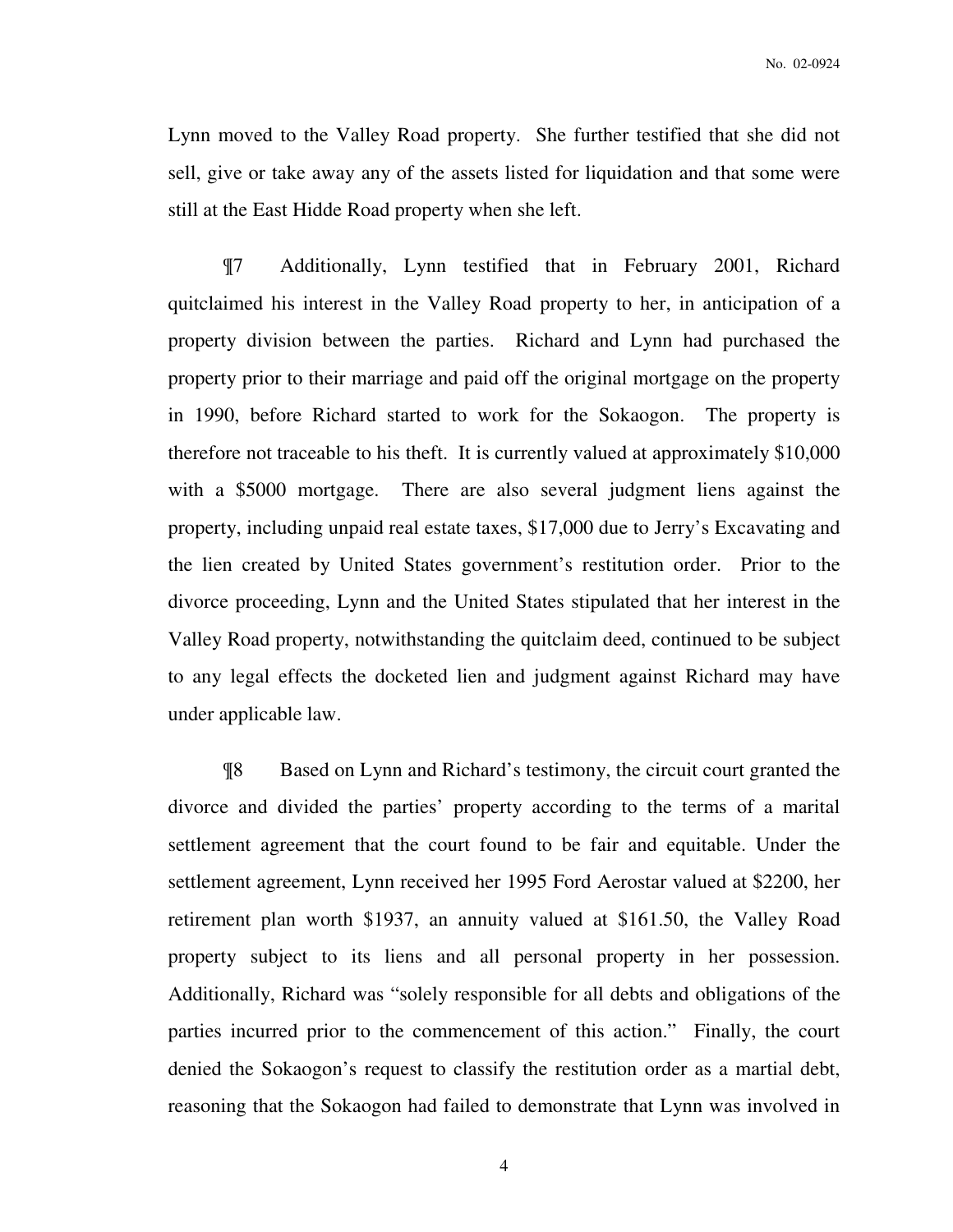the embezzlement. Therefore, the court concluded that under Wisconsin's marital property statutes, the Sokaogon's claim was not valid. The Sokaogon appeals.<sup>3</sup>

### **DISCUSSION**

## **Standard of Review.**

¶9 The resolution of this appeal requires us to determine whether a restitution order imposed by a criminal judgment is a marital obligation under WIS. STAT. § 766.55. The construction of a statute and its application to undisputed facts present questions of law that we review without deference to the circuit court. *Truttschel v. Martin*, 208 Wis. 2d 361, 364-65, 560 N.W.2d 315, 317 (Ct. App. 1997).

### **Restitution Order.**

 $\overline{a}$ 

 ¶10 The Sokaogon argues that the circuit court erred by concluding that the restitution order imposed against Richard was not a marital debt subject to division. The Sokaogon starts with the presumption that all property acquired during the marriage that is not inherited or gifted is subject to division in the divorce proceedings. WIS. STAT. § 767.255. Additionally, the divorce court presumes that the division of the marital estate, comprised of assets and debts, is to be equally allocated between the parties. *Id.* The Sokaogon then characterizes the restitution order as a type of "negative property" and reasons that because "[s]tolen money is not a gift or an inheritance," the restitution order that requires

<sup>&</sup>lt;sup>3</sup> On appeal, Lynn moved to strike from the Sokaogon's reply brief an article from The Philadelphia Daily News and a criminal complaint from *United States v. Fastow*. Because the material was included to provide background for an argument grounded in public policy that has no bearing on our analysis regarding whether the restitution order is a marital obligation under WIS. STAT. § 766.55, we deny Lynn's motion to strike that portion of the reply brief.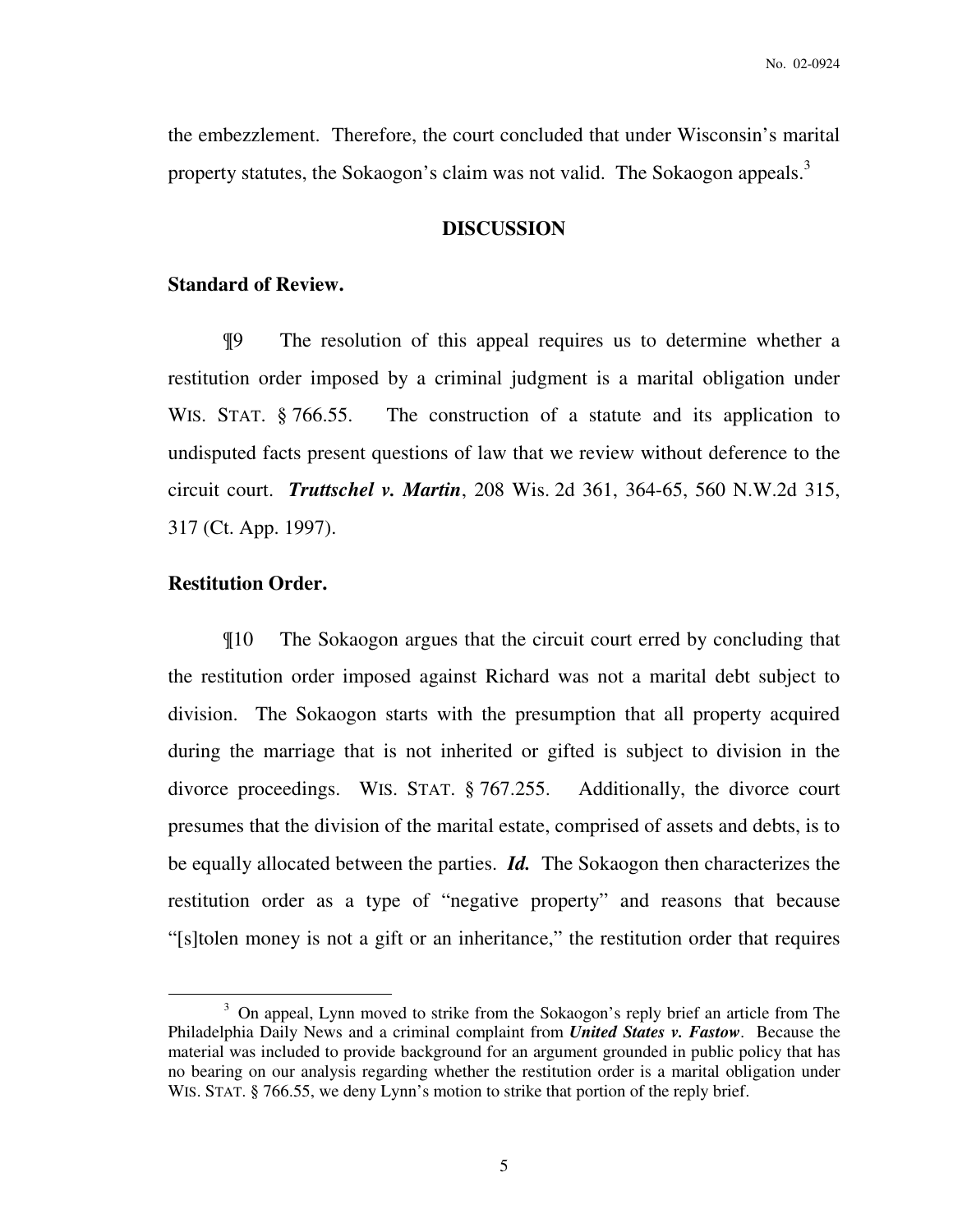repayment of stolen money that was acquired during marriage must be presumed to be part of the marital estate. The Sokaogon also contends that Lynn failed to rebut the presumption that all debts incurred during the marriage are marital debts and therefore, the restitution order is a marital debt and subject to division between the parties. In so doing, the Sokaogon attempts to assume the posture of a spouse appealing from a judgment of divorce, rather than a judgment creditor seeking recovery for an obligation incurred by a spouse during the marriage. $4$ 

 ¶11 The underlying purpose of this appeal is plain: the Sokaogon wants to recover from Lynn the indebtedness created by the restitution order and seeks the court's ruling that the order is a "marital debt" under WIS. STAT. § 767.255, towards this end. It is true that WIS. STAT. ch. 767 sets out a framework for the division of assets and debts upon dissolution of marriage. *Kuhlman v. Kuhlman*, 146 Wis. 2d 588, 590, 432 N.W.2d 295, 296 (Ct. App. 1988). However, a creditor's satisfaction rights for an obligation incurred by a spouse during the marriage turns on the nature of the obligation under WIS. STAT. § 766.55 of the Wisconsin Marital Property Act. *See St. Mary's Hosp. Med. Ctr. v. Brody*, 186 Wis. 2d 100, 103, 519 N.W.2d 706, 708 (Ct. App. 1994). Stated in practical terms, the Sokaogon's right to reach Lynn's property to satisfy the restitution order is not determined by § 767.255; rather, it is driven solely by the classification into which the obligation falls under § 766.55. *Id.*; *Bank One v.* 

<sup>&</sup>lt;sup>4</sup> The procedural posture of this case is unusual because, in the Sokaogon's words, it "appeals only the trial court's finding that the … restitution order is not a marital debt." Therefore, the case differs from a usual creditor's action against a spouse to *reach* his or her property to satisfy a debt, for example, a creditor's action to garnish a spouse's wages pursuant to WIS. STAT. § 803.045. However, because the Sokaogon "became a creditor as a direct result of the criminal acts of Richard," our analysis is driven by the rules regarding debtors' and creditors' rights and remedies. *See* WIS. STAT. § 766.55.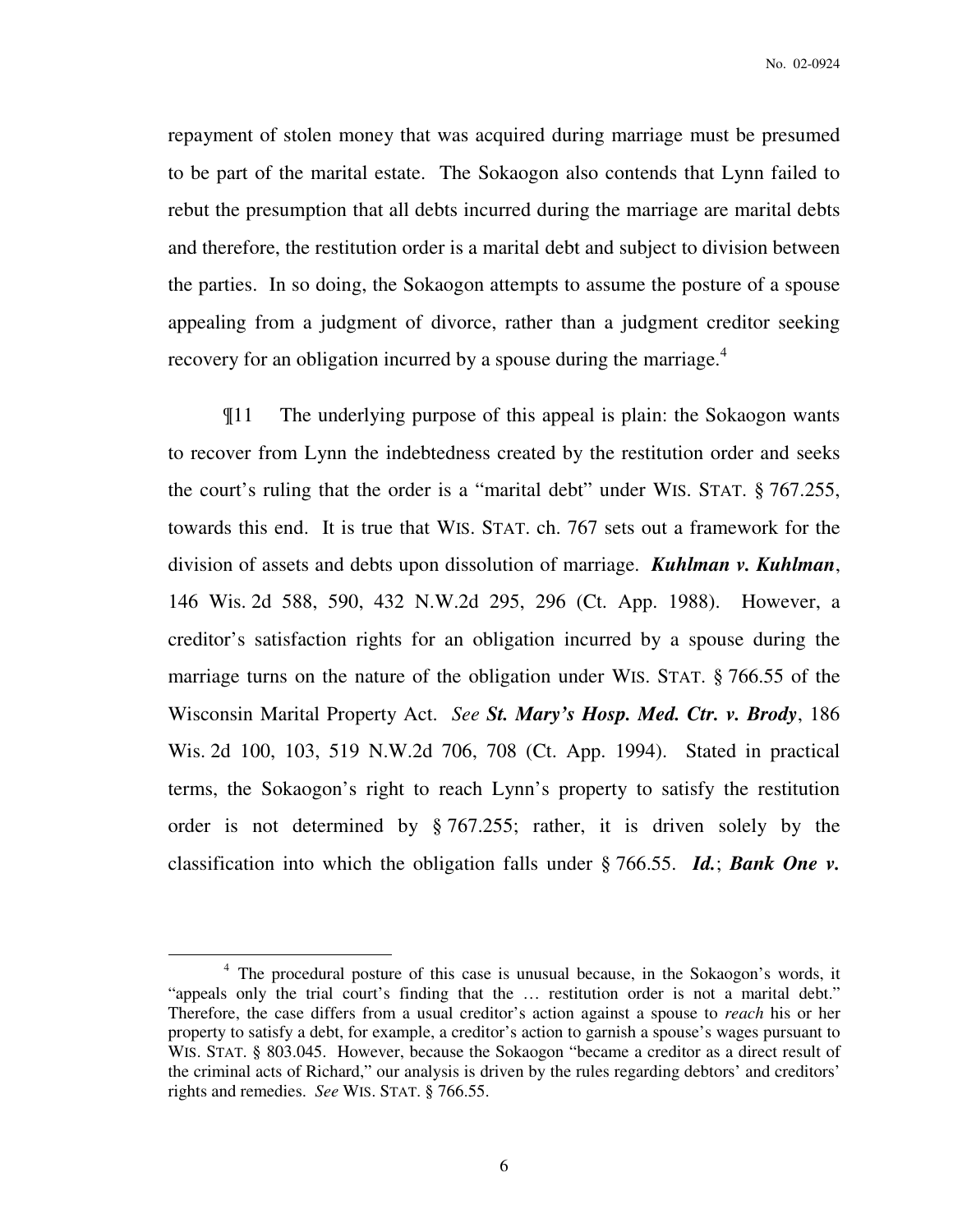*Reynolds*, 176 Wis. 2d 218, 221, 500 N.W.2d 337, 338 (Ct. App. 1993). The Sokaogon's reliance on § 767.255 is therefore misplaced.

 ¶12 We begin our analysis with an examination of WIS. STAT. § 766.55 that establishes classifications of obligations, marital and individual, with which spouses may be involved, and clarifies what property is available to satisfy obligations of differing classes. Section 766.55 provides in relevant part:

> **(1)** An obligation incurred by a spouse during marriage, including one attributable to an act or omission during marriage, is presumed to be incurred in the interest of the marriage or the family. …

> **(2)** After the determination date all of the following apply:

> (a) A spouse's obligation to satisfy a duty of support owed to the other spouse or to a child or the marriage may be satisfied only from all marital property and all other property of the obligated spouse.

> (b) An obligation incurred by a spouse in the interest of the marriage or the family may be satisfied only from all marital property and all other property of the incurring spouse.

> > ….

(cm) An obligation incurred by a spouse during marriage, resulting from a tort committed by the spouse during marriage, may be satisfied from the property of that spouse that is not marital property and from the spouse's interest in marital property.

(d) Any other obligation incurred by a spouse during marriage, including one attributable to an act or omission during marriage, may be satisfied only from property of that spouse that is not marital property and from that spouse's interest in marital property, in that order.

 ¶13 The Sokaogon argues that the stolen funds benefited the marital estate and the restitution order was therefore incurred as a marital debt. Although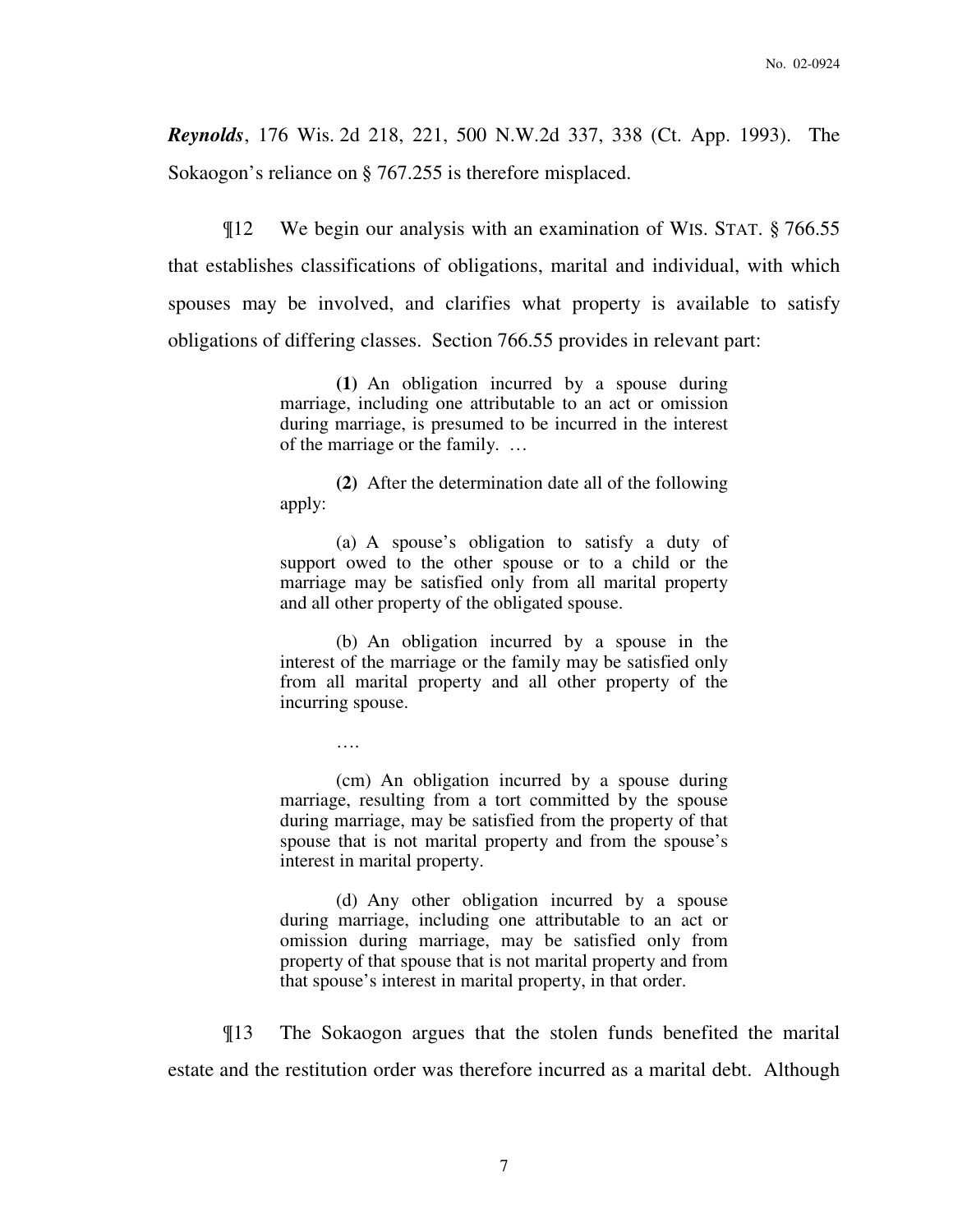No. 02-0924

it casts the argument in ch. 767 "property division" language, we understand it to argue that the restitution order was incurred "in the interest of the marriage or the family," under WIS. STAT. § 766.55(2)(b). An obligation under the "family purpose" category may be satisfied from *all* marital property and all other property of the incurring spouse. Additionally, in dissolution, the court may assign an obligation incurred in the interest of the family to the "nonincurring" spouse and "the obligation may be satisfied as if both spouses had incurred the obligation." WIS. STAT. § 766.55(2m). In practical terms, a subsec. (2)(b) classification of the debt may allow the Sokaogon to attach the nonincurring spouse's wages to satisfy the restitution order after dissolution of the marriage.

 ¶14 In contrast, Lynn argues that the restitution order is an obligation "resulting from a tort committed by the spouse during marriage," and therefore falls within the purview of WIS. STAT.  $\S 766.55(2)(cm)$ . She reasons that the conduct that gave rise to Richard's criminal conviction would constitute the civil tort of conversion and therefore, the restitution order resulted from a tort committed by Richard during the marriage. She contends that the circuit court properly rejected the Sokaogon's request to hold her responsible for the obligation after divorce. Because the statutory classification of the restitution order determines whether it is a marital or an individual obligation, the resolution of this appeal turns on whether the restitution order was an obligation incurred "in the interest of the marriage or the family," or whether it resulted "from a tort committed by the spouse during marriage." *See* §§ 766.55(2)(b) and (2)(cm).

 ¶15 WISCONSIN STAT. § 766.55 contains no clear provision for obligations arising from an order for restitution, but we conclude it may be classified as are other obligations incurred during marriage. Accordingly, we start with the statutory presumption that obligations incurred by a spouse during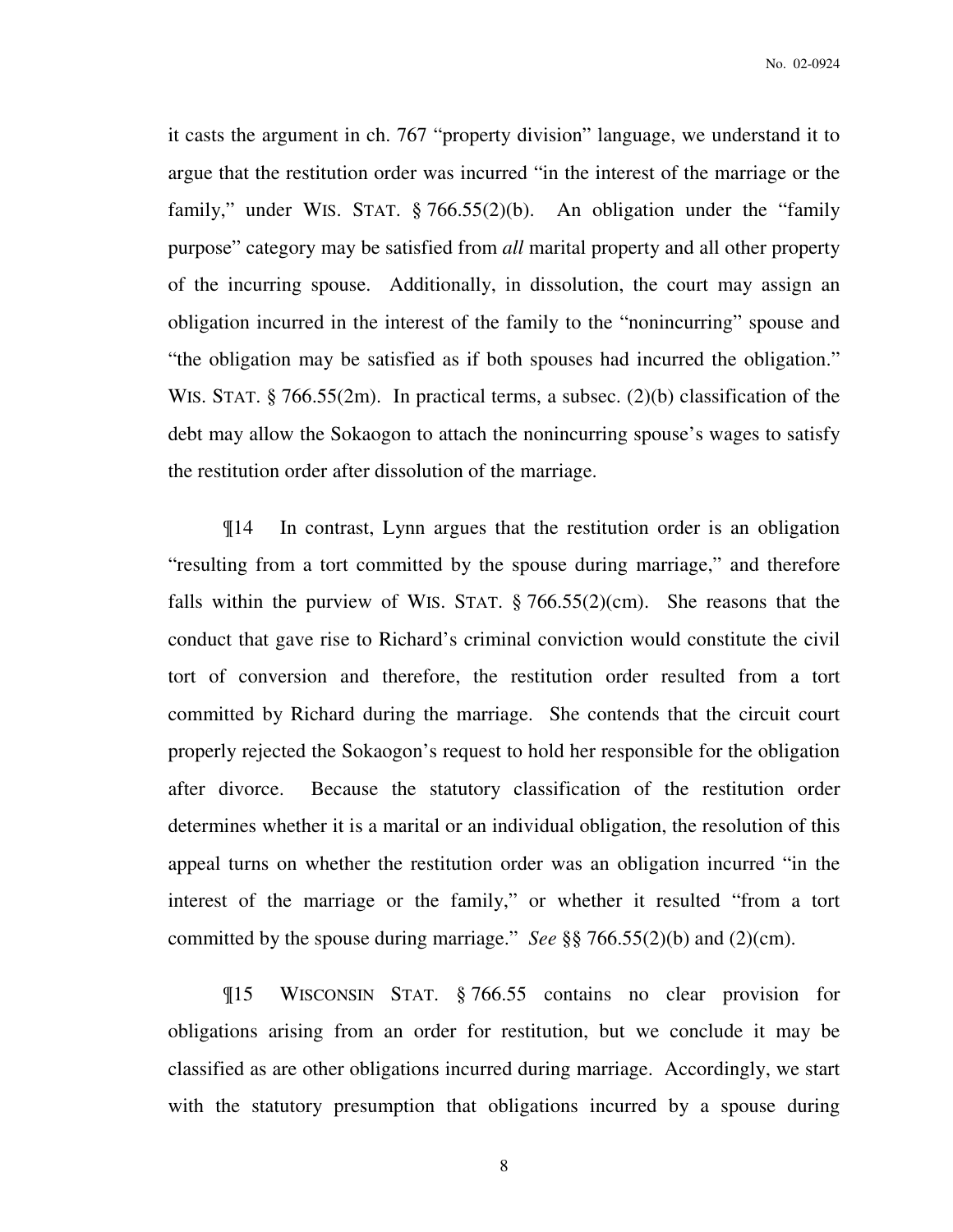marriage are "incurred in the interest of the marriage or the family." Section 766.55(1). It is not disputed that Richard incurred the restitution order during his marriage to Lynn. However, the legislature carved out statutory exceptions to the presumption, denominated as individual obligations because they may be satisfied only from that spouse's individual property and from that spouse's interest in marital property. *See* § 766.55(2)(cm). The nonincurring spouse, in this case Lynn, may therefore overcome the "family purpose" presumption by proving that the incurred obligation falls within the statutory exception for torts. *See Schmidt v. Waukesha State Bank*, 204 Wis. 2d 426, 442-43, 555 N.W.2d 655, 661-62 (Ct. App. 1996). To determine whether Lynn satisfied this burden, we must first examine the scope of  $\S 766.55(2)$ (cm).

¶16 WISCONSIN STAT. § 766.55(2)(cm) protects an innocent spouse from personal liability for torts committed by the other spouse during marriage. *Bothe v. American Family Ins. Co.*, 159 Wis. 2d 378, 382, 464 N.W.2d 109, 110 (Ct. App. 1990). We previously held that the statute is not ambiguous and plainly provides that satisfaction of a tort obligation may be made only from (1) property of the tortfeasor spouse that is not marital property, and (2) the tortfeasor spouse's interest in marital property. *Id.*; *see also Schultz v. Sykes*, 2001 WI App 260, 248 Wis. 2d 791, 638 N.W.2d 76, *review denied*, 2002 WI 23, 250 Wis. 2d 557, 643 N.W.2d 94 (Wis. Jan. 29, 2002), *cert. denied*, 536 U.S. 960 (June 28, 2002) (holding that during marriage, a judgment creditor may garnish the tortfeasor's interest in the innocent spouse's wages). The issue here is whether a restitution order imposed by a *criminal* judgment is an obligation "resulting from a *tort* committed by the spouse" under  $\S 766.55(2)$ (cm) (emphasis added).

¶17 The purpose of all statutory construction is to discern the intent of the legislature. *State v. Setagord*, 211 Wis. 2d 397, 406, 565 N.W.2d 506, 509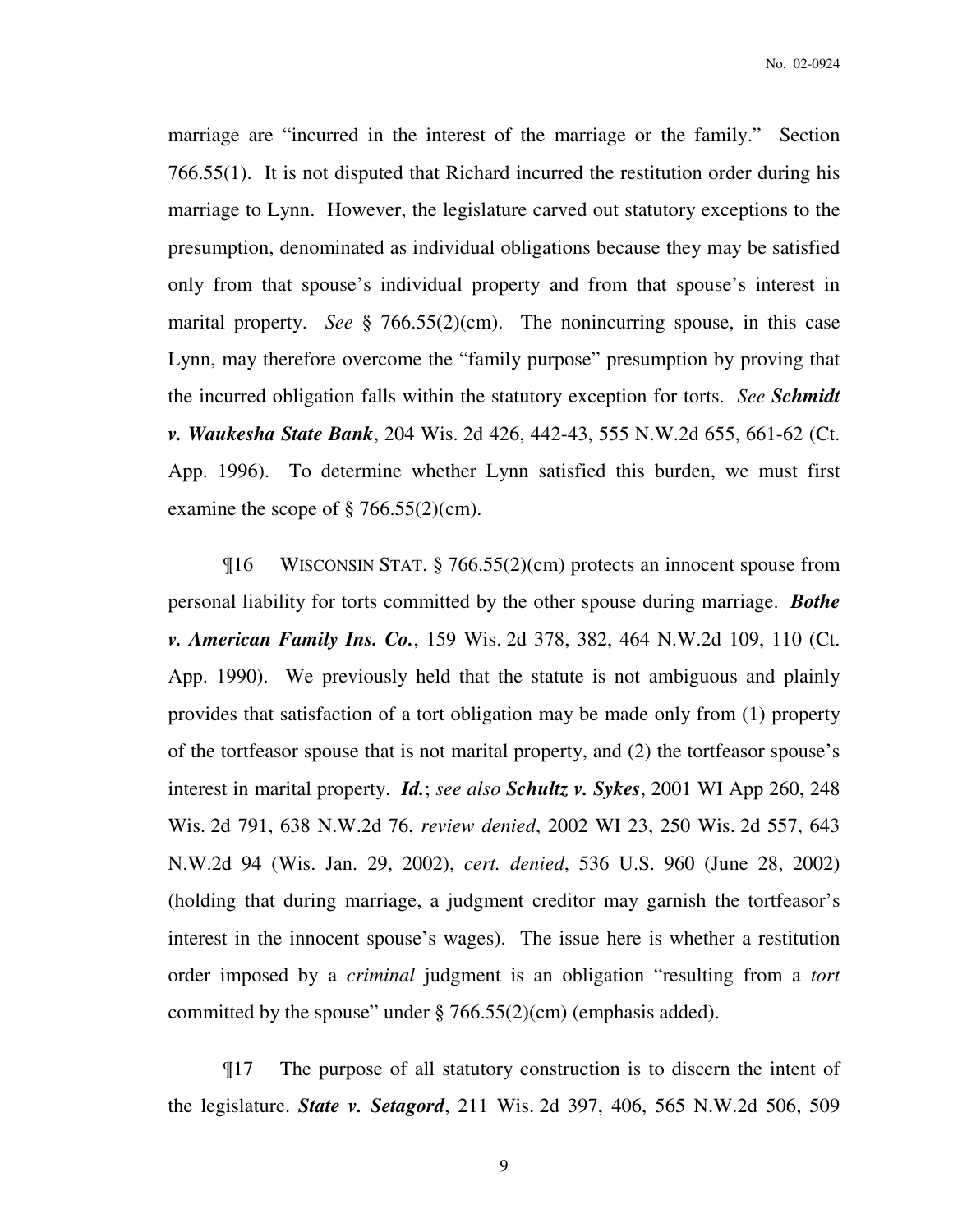(1997). We give the language of an unambiguous statute its ordinary meaning. *Id.* Applying this test to WIS. STAT. § 766.55(2)(cm), we conclude that the underlying determination of whether an obligation resulted from a "tort" requires examination of the spouse's conduct that gave rise to the claim made. A tort is a wrongful act for which a civil remedy may be obtained. *See* BLACK'S LAW DICTIONARY 1496 (1994). We begin by noting that an individual's conduct may constitute a tort without a *civil* judgment so concluding. *See* WEBSTER'S NEW COLLEGIATE DICTIONARY 1232 (1977) (defining "tort" as "a wrongful act for which a civil action *will* lie ..." (emphasis added)). Additionally, the same act may be both a crime because it violates a state law and a civil tort against an individual. PROSSER AND KEETON ON TORTS § 2, at 8 (W. Page Keeton et al. eds., Lawyers ed. 1984). Furthermore, there is nothing in the language of the statute to suggest that its purpose is to protect innocent spouses from liability only for obligations incurred as a result of a civil tort action. Instead, the statute shields an innocent spouse from some of the consequences of the other spouse's wrongful conduct. Accordingly, we conclude that  $\S$  766.55(2)(cm) classifies obligations resulting from a spouse's wrongful act during the marriage as an obligation for which only the tortfeasor spouse is personally liable.

 $\[\text{18} \quad$  Applying WIS. STAT. § 766.55(2)(cm) to the facts here, we note first that whether a spouse committed the act for which a civil remedy may be obtained presents a question of fact that is not disputed on appeal. At trial, the circuit court found that Richard committed a "horrendous property crime that continued on over many, many years" by repeatedly taking money from the Sokaogon without their permission. That conduct, for civil purposes, constitutes the tort of conversion. *See Schara v. Thiede*, 58 Wis. 2d 489, 497, 206 N.W.2d 129, 133 (1973). Additionally, the court found that Lynn "had no active part in the taking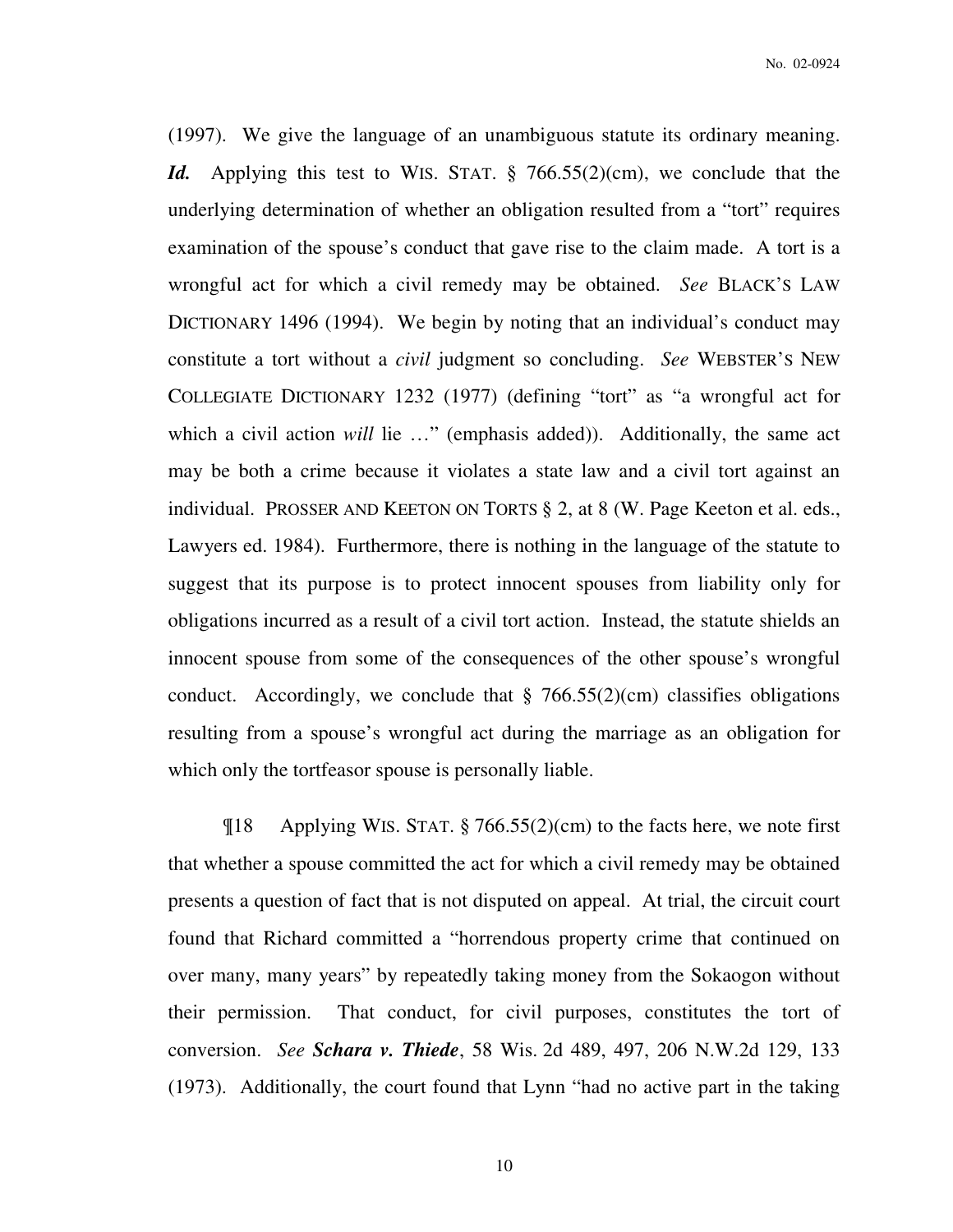No. 02-0924

of this money" and that the restitution order "is totally one hundred per cent incurred and the responsibility" of Richard. The Sokaogon does not contest the court's findings or Lynn's assertion that the restitution order resulted from a tort committed solely by Richard during the marriage. A proposition asserted by a respondent on appeal and not disputed by the appellant's reply is taken as admitted. *Schlieper v. DNR*, 188 Wis. 2d 318, 322, 525 N.W.2d 99, 101 (Ct. App. 1994). Accordingly, for the reasons stated above, we conclude that the circuit court properly classified the restitution order as Richard's individual obligation, according to the provisions of  $\S 766.55(2)$ (cm).

 ¶19 To refute this conclusion, the Sokaogon argues, on policy grounds, that where a marital estate benefits from a tort committed by a spouse during the marriage, the subsequent restitution order should be a marital debt. The Sokaogon contends that "the State of Wisconsin [should not] shelter their marital estate from financial responsibility to the very members of the public they injured." The Sokaogon relies on *Cadwell v. Cadwell*, 126 Ariz. 460, 616 P.2d 920 (Ct. App. 1980) and *Bell v. Bell*, 49 Cal. App. 4th 300, 56 Cal. Rptr. 2d 623 (Ct. App. 1996), for the proposition that if liability of the married person is based on an act preformed for the benefit of the community, it should be satisfied from the community estate. In short, the Sokaogon asks us to apply a "family purpose analysis" to obligations arising from a tort committed by a spouse. *See* WIS. STAT. § 766.55(2)(b). We decline to do so.

 ¶20 The original Wisconsin Marital Property Act contained no separate category for tort obligations. KEITH A. CHRISTIANSEN ET. AL., MARITAL PROPERTY LAW IN WISCONSIN § 6.5 (2nd ed. 1986). Torts were included in the general satisfaction scheme of WIS. STAT. § 766.55(2) that required an analysis of whether the tort was committed in the interest of the marriage or the family. **Id.**